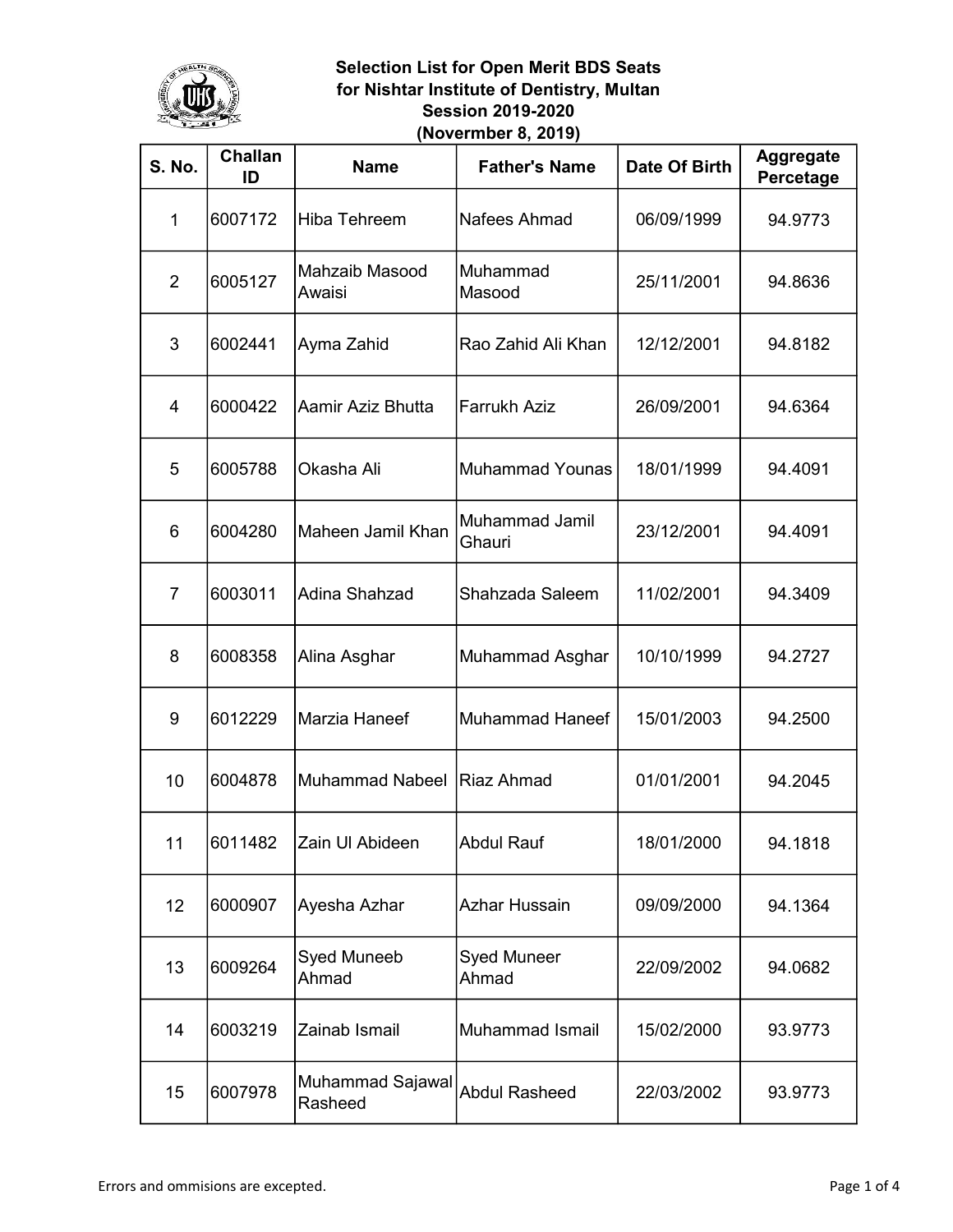

| <b>S. No.</b> | <b>Challan</b><br>ID | <b>Name</b>                     | <b>Father's Name</b>             | Date Of Birth | <b>Aggregate</b><br>Percetage |
|---------------|----------------------|---------------------------------|----------------------------------|---------------|-------------------------------|
| 16            | 6008814              | Kainat Javed                    | Javed Iqbal                      | 02/03/2001    | 93.9545                       |
| 17            | 6001198              | Zainab Shahnawaz                | <b>Shahnawaz Buttar</b>          | 19/05/1999    | 93.9318                       |
| 18            | 6005785              | Hussain Mustafa                 | Ghulam Mustafa                   | 15/12/1999    | 93.9091                       |
| 19            | 6006484              | Zoraiz Munir Khan               | Munir Ullah Khan                 | 15/06/2000    | 93.9091                       |
| 20            | 6005873              | Ayesha Abbas                    | Abbas Ali                        | 04/10/2001    | 93.9091                       |
| 21            | 6003009              | Aleeza                          | Umar Hayat Faiz                  | 22/09/1999    | 93.8864                       |
| 22            | 6003175              | Imama Fursheed                  | <b>Sheikh Fursheed</b><br>Ahmad  | 23/11/2000    | 93.8864                       |
| 23            | 6003936              | Amina Hayat<br>Qureshi          | <b>Khalid Hussain</b><br>Qureshi | 25/11/2001    | 93.8864                       |
| 24            | 6012747              | Aimen Masood                    | Muhammad<br>Masood Saleem        | 01/01/2002    | 93.8864                       |
| 25            | 6004278              | Hadia Nadeem                    | <b>Nadeem Butt</b>               | 01/09/2001    | 93.8636                       |
| 26            | 6005462              | Aliza Kashaf                    | Muhammad Younis                  | 21/10/2000    | 93.8409                       |
| 27            | 6001024              | Hashim Ali                      | Malik Binyameen                  | 24/06/2001    | 93.8409                       |
| 28            | 6009076              | <b>Faisal Badar</b>             | Mohammad<br>Ramzan               | 15/07/1999    | 93.8182                       |
| 29            | 6006330              | Muhammad<br>Armghan Zulfiqar    | Zulfiqar Ali                     | 30/10/2000    | 93.8182                       |
| 30            | 6010539              | <b>Muhammad Umair</b><br>Sattar | <b>Abdul Sattar Khan</b>         | 02/07/2001    | 93.8182                       |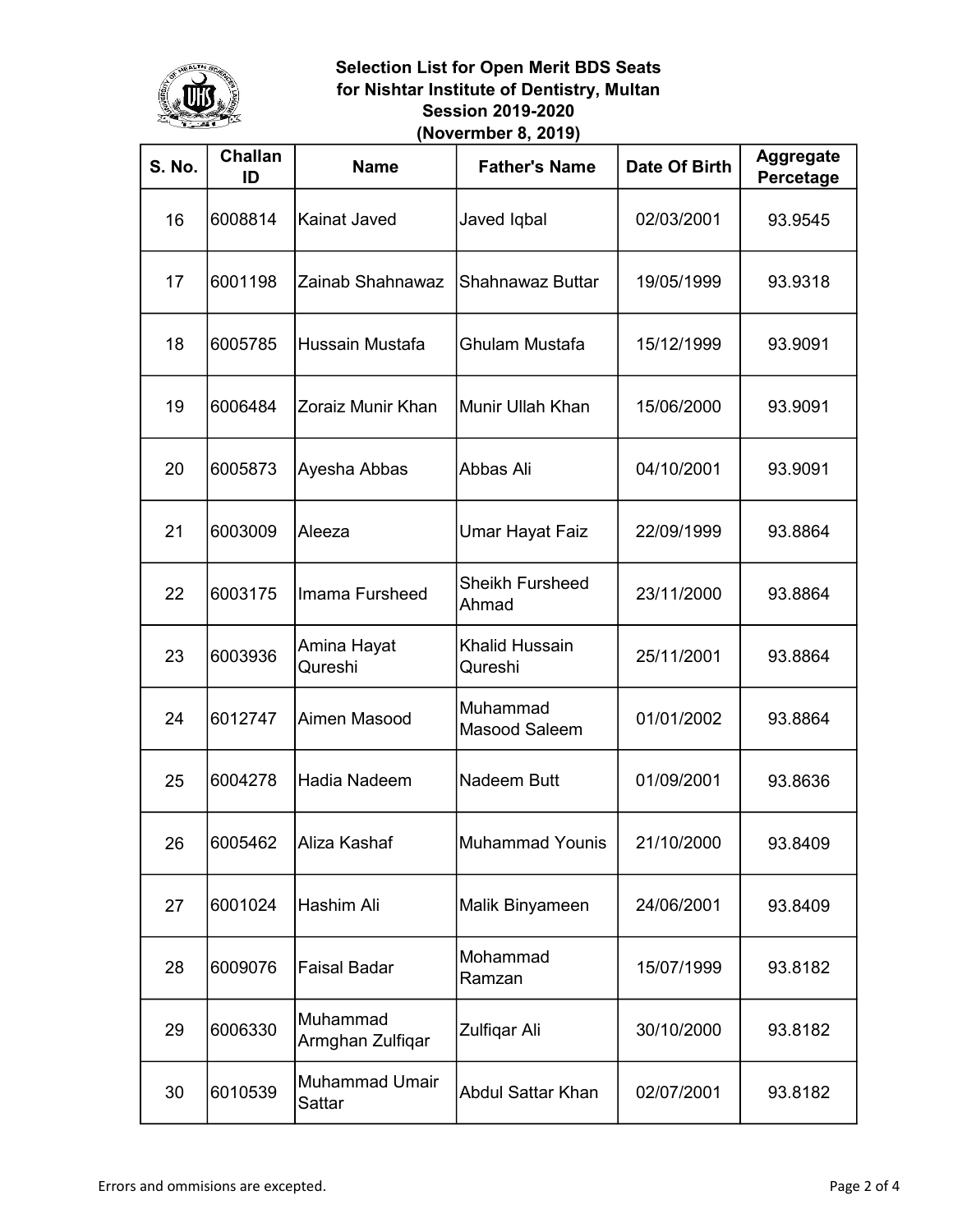

| <b>S. No.</b> | <b>Challan</b><br>ID | <b>Name</b>                      | <b>Father's Name</b>              | Date Of Birth | <b>Aggregate</b><br>Percetage |
|---------------|----------------------|----------------------------------|-----------------------------------|---------------|-------------------------------|
| 31            | 6005213              | <b>Muhammad Umer</b><br>Awan     | Muhammad Arshad<br>Awan           | 09/05/2000    | 93.7955                       |
| 32            | 6000962              | Aisha Sajjad                     | Sajjad Hussain                    | 19/09/2000    | 93.7955                       |
| 33            | 6000976              | Aila Batool                      | Muhammad Shaban                   | 04/08/2001    | 93.7955                       |
| 34            | 6002245              | Smaher Mustafa                   | Muhammad<br>Mustafa               | 02/10/2000    | 93.7727                       |
| 35            | 6009598              | <b>Marium Mansoor</b>            | <b>Faisal Mansoor</b>             | 28/04/2001    | 93.7727                       |
| 36            | 6009728              | Wareesha Azam                    | <b>Muhammad Azam</b>              | 23/08/2001    | 93.7727                       |
| 37            | 6001384              | <b>Muhammad Qasim</b>            | Muhammad Akram                    | 28/06/2001    | 93.7500                       |
| 38            | 6007848              | Ahmed Ali Khan                   | Jahan Zeb Khan                    | 20/03/2002    | 93.7500                       |
| 39            | 6000777              | Shahab Ahmad                     | Ghulam Mustafa                    | 19/04/1999    | 93.7273                       |
| 40            | 6000796              | Huma Sohail                      | Sohail Iqbal                      | 12/11/1999    | 93.7273                       |
| 41            | 6006048              | Faiza Abbas                      | Muhammad Abbas                    | 10/11/2000    | 93.7273                       |
| 42            | 6000140              | Muhammad Aaqib<br>Ibrahim Abbasi | Muhammad Ibrahim<br>Abbasi        | 14/10/2001    | 93.7273                       |
| 43            | 6002237              | Urooj Akhtar                     | <b>Akhtar Ali</b>                 | 16/02/2001    | 93.7045                       |
| 44            | 6012998              | Hafsa Imtiaz                     | Muhammad Imtiaz                   | 22/02/2001    | 93.7045                       |
| 45            | 6002123              | Ayesha Abeer                     | <b>Muhammad Khalid</b><br>Chishti | 25/03/2002    | 93.6818                       |